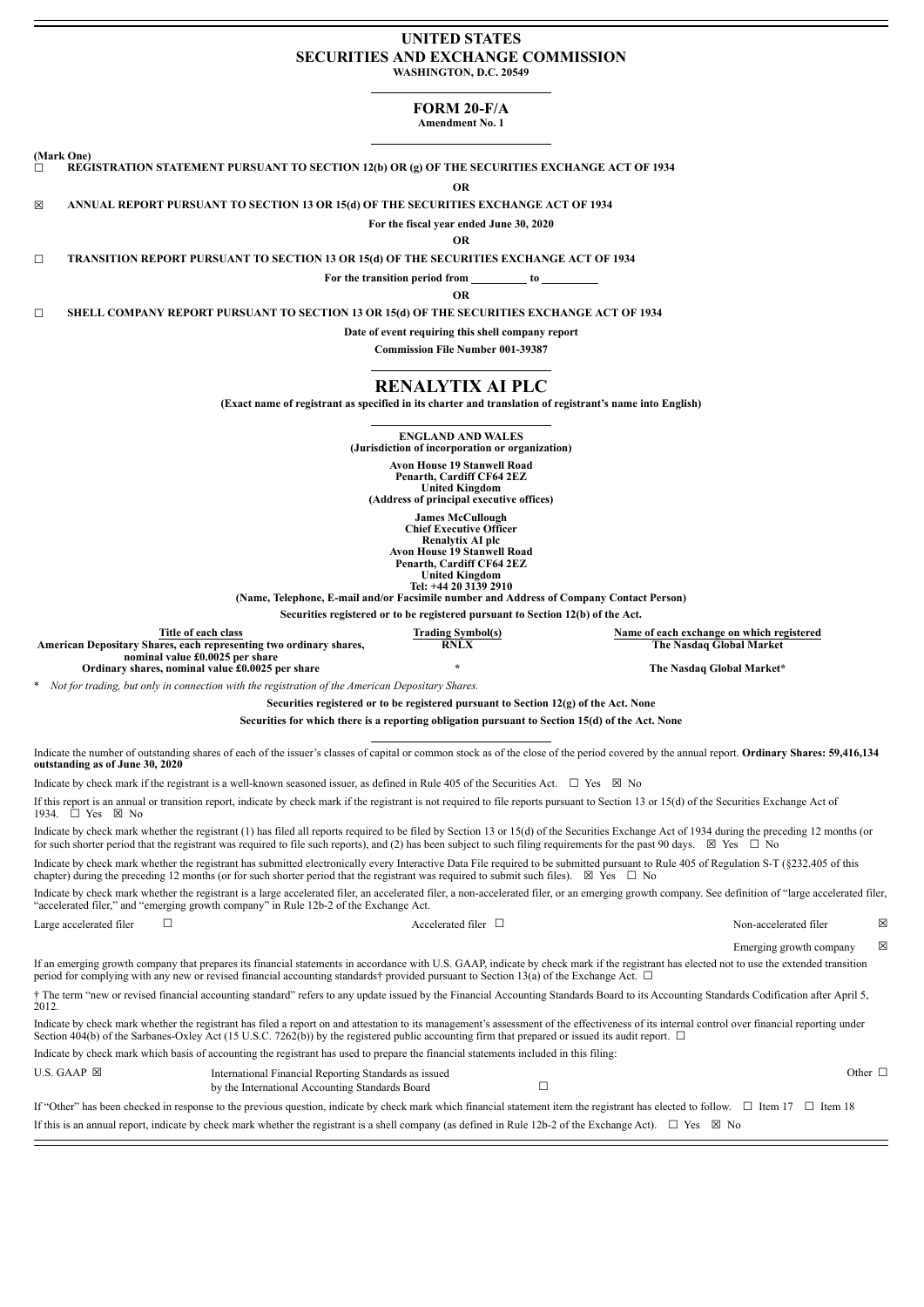#### **EXPLANATORY NOTE**

This Amendment No. 1 ("Amendment No. 1") to the Annual Report on Form 20-F of Renalytix AI plc for the fiscal year ended June 30, 2020 (the "2020 Annual Report"), which was originally filed with the U.S. Securities and Exchange Commission on October 28, 2020, is being filed solely to furnish Exhibit 101 in accordance with Rule 405 of Regulation S-T. Exhibit 101, which contains interactive data files in eXtensible Business Reporting Language (XBRL), was omitted from the 2020 Annual Report in accordance with the 30-day grace period provided under Rule 405(a)(2)(ii) of Regulation S-T.

Except as described above, this Amendment No. 1 speaks as of the original filing date of the 2020 Annual Report and does not amend, update or restate any information set forth in the 2020 Annual Report or reflect any events that occurred subsequent to the original filing date of the 2020 Annual Report.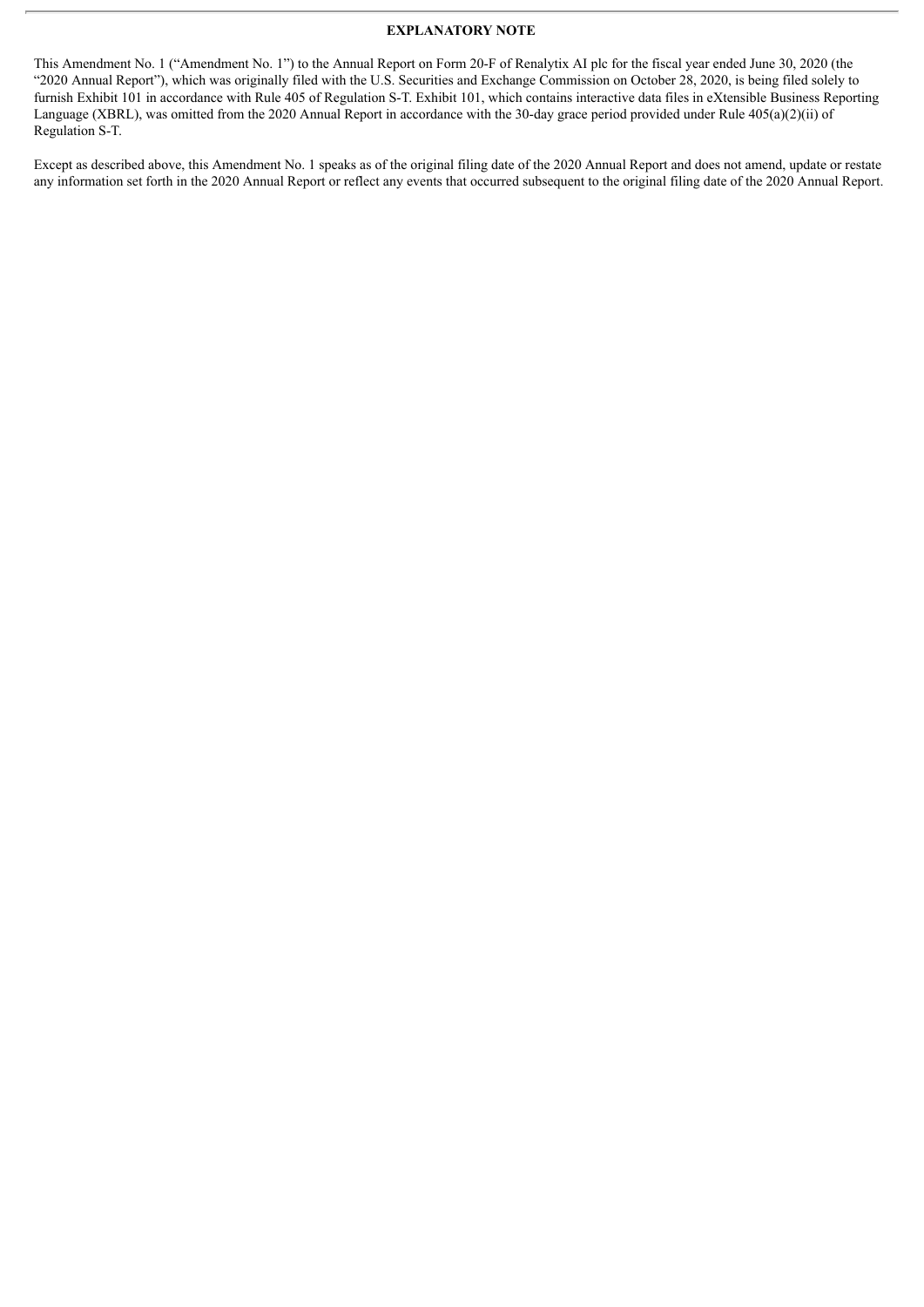### **Item 19. Exhibits.**

The exhibits listed below are furnished as exhibits to this Amendment No. 1 to the Annual Report on Form 20-F.

| Exhibit      | <b>Description</b>                                            |
|--------------|---------------------------------------------------------------|
| $101$ . INS* | <b>XBRL</b> Instance Document                                 |
| $101.SCH*$   | XBRL Taxonomy Extension Schema Linkbase Document              |
| $101.CAL*$   | <b>XBRL Taxonomy Extension Calculation Linkbase Document</b>  |
| $101.DEF*$   | <b>XBRL Taxonomy Extension Definition Linkbase Document</b>   |
| $101.LAB*$   | XBRL Taxonomy Extension Label Linkbase Document               |
| $101.PRE*$   | <b>XBRL Taxonomy Extension Presentation Linkbase Document</b> |

\* In accordance with Rule 402 of Regulation S-T, the information in these exhibits shall not be deemed to be "filed" for purposes of Section 18 of the Securities Exchange Act of 1934, as amended (the "Exchange Act"), or otherwise subject to the liability of that section, and shall not be incorporated by reference into any registration statement or other document filed under the Securities Act of 1933, as amended, or the Exchange Act, except as shall be expressly set forth by specific reference in such filing.